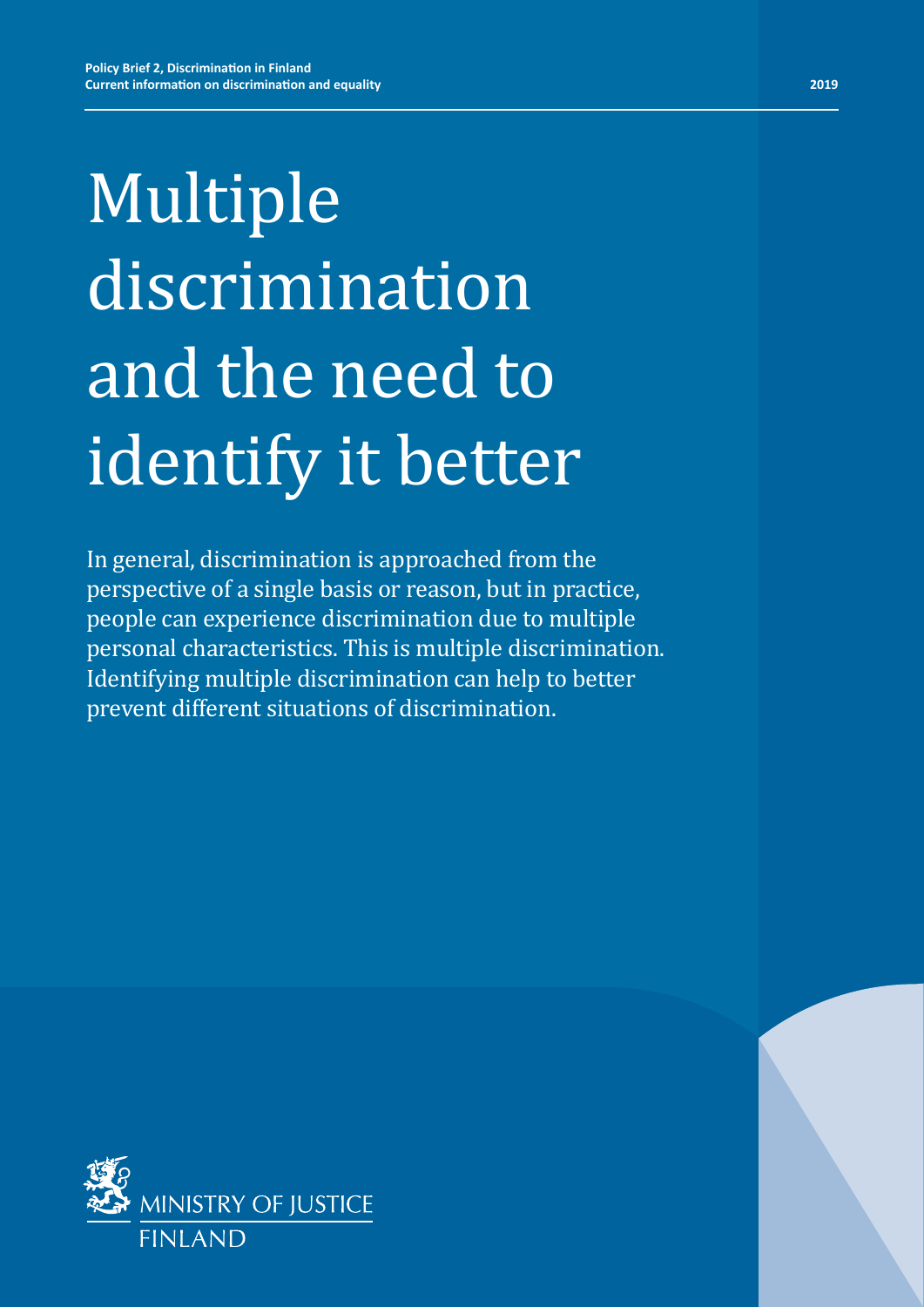# Multiple discrimination can multiply stress

To better identify discrimination as a social problem, it should be examined more widely than from the perspective of the individual bases for discrimination. Discrimination is always serious – whether it has one cause or many. For the individual, multiple discrimination can be more difficult and extend for longer periods, as they accumulate experiences of discrimination for multiple reasons.

Multiple discrimination may be more common than thought, as it is often overlooked. For example, origin and religion often intertwine in experiences of discrimination. Other closely linked characteristics are origin and language, and disability and age. Gender is often a factor in multiple discrimination.

Studies have shown that minorities are particularly vulnerable to multiple discrimination. For example, research conducted by the European Union Agency for Fundamental Rights (FRA) found that 25 per cent of respondents belonging to an ethnic minority or with an immigrant origin reported that they had been discriminated against on two or more bases. Visible minorities, such as Romani or African people, are more likely to experience multiple discrimination. (FRA 2011, 2017b)

In particular, people who are members of two or more different minorities have a high risk of experiencing multiple discrimination. This translates into an increased number of potential discrimination situations and experiences of discrimination. People belonging to a minority within a minority may have great difficulty in finding a space or group where they are not discriminated against. (Lepola 2018)

People who are members of several minorities can experience discrimination in social services when the services they need are difficult or impossible to get. For example, social and healthcare services are lacking for disabled Sami people. Sami people belonging to gender or sexual orientation minorities meet similar problems. (Olsén et al. 2017)

It should be noted that not all experiences of discrimination meet the legal definition. Very few victims of discrimination report it to the authorities, which means these cases are often left without judicial consideration.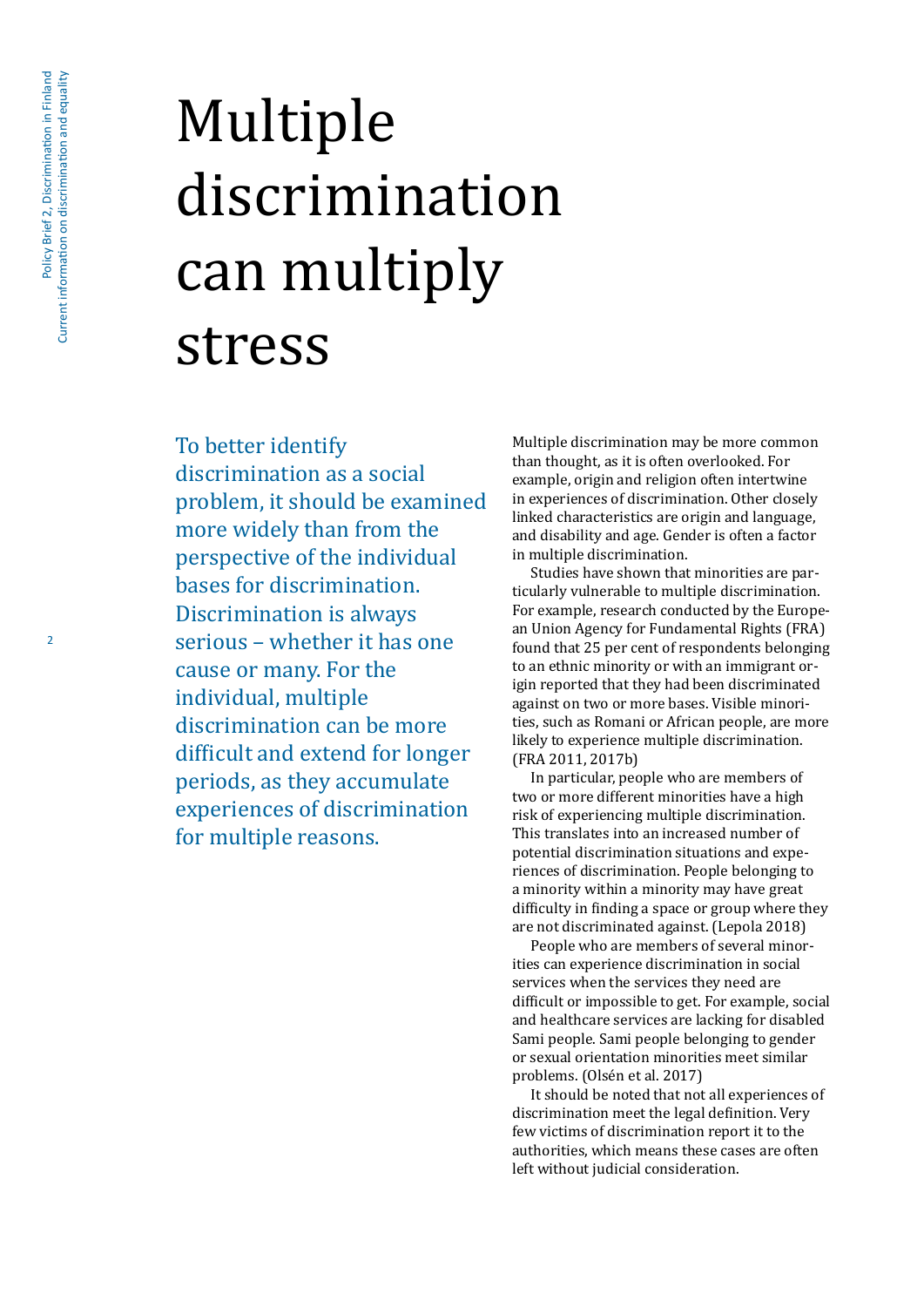The entire course of a person's life must be considered in the promotion of equality – for example, the rights of young and elderly disabled people can be realised in different ways.

Studying the experiences of discrimination yields valuable information, such as how different minorities feel about their status in society. Because awareness of how discrimination can accumulate is only just emerging, current discrimination studies mostly deal with experiences categorised by the basis for discrimination.

The FRA has prompted EU Member States to better account for multiple discrimination when they update their legislation and tools for anti-discrimination efforts. According to the FRA, a focus on individual reasons for discrimination is not conducive to understanding the different situations in which people experience discrimination in their daily lives. (FRA 2017c)

A focus on individual reasons for discrimination is insufficient to understand the different situations where people experience discrimination in their daily lives.

The FRA has found that multiple discrimination must be further studied in the case of the elderly in particular, as they are a highly heterogenous group with different needs and opportunities. (FRA 2018b) According to the non-discrimination ombudsman, the entire course of a person's life must be considered in promoting equality. For example, the rights of disabled people who are elderly or who belong to a sexual minority are realised somewhat differently from those of young people and people of working age. (Non-discrimination ombudsman 2018)

### What is discrimination?

Discrimination is the practice of treating a person or group unfairly, or putting them in an unequal position without good cause. The constitution of Finland prohibits discrimination. The prohibition of discrimination in different areas is set out in the Non-discrimination Act, the Act on Equality between Women and Men, labour legislation, and the Criminal Code of Finland. These laws define the prohibited bases for discrimination. The authorities, education providers, and employers have a duty to promote equality.

According to the Non-discrimination Act (1325/2014), discrimination is prohibited on the grounds of age, origin, nationality, language, religion, belief, opinion, political activity, trade union activity, family relationships, state of health, disability, sexual orientation, or other personal characteristics.

The Act on Equality between Women and Men prohibits discrimination based on gender, gender identity, or gender expression.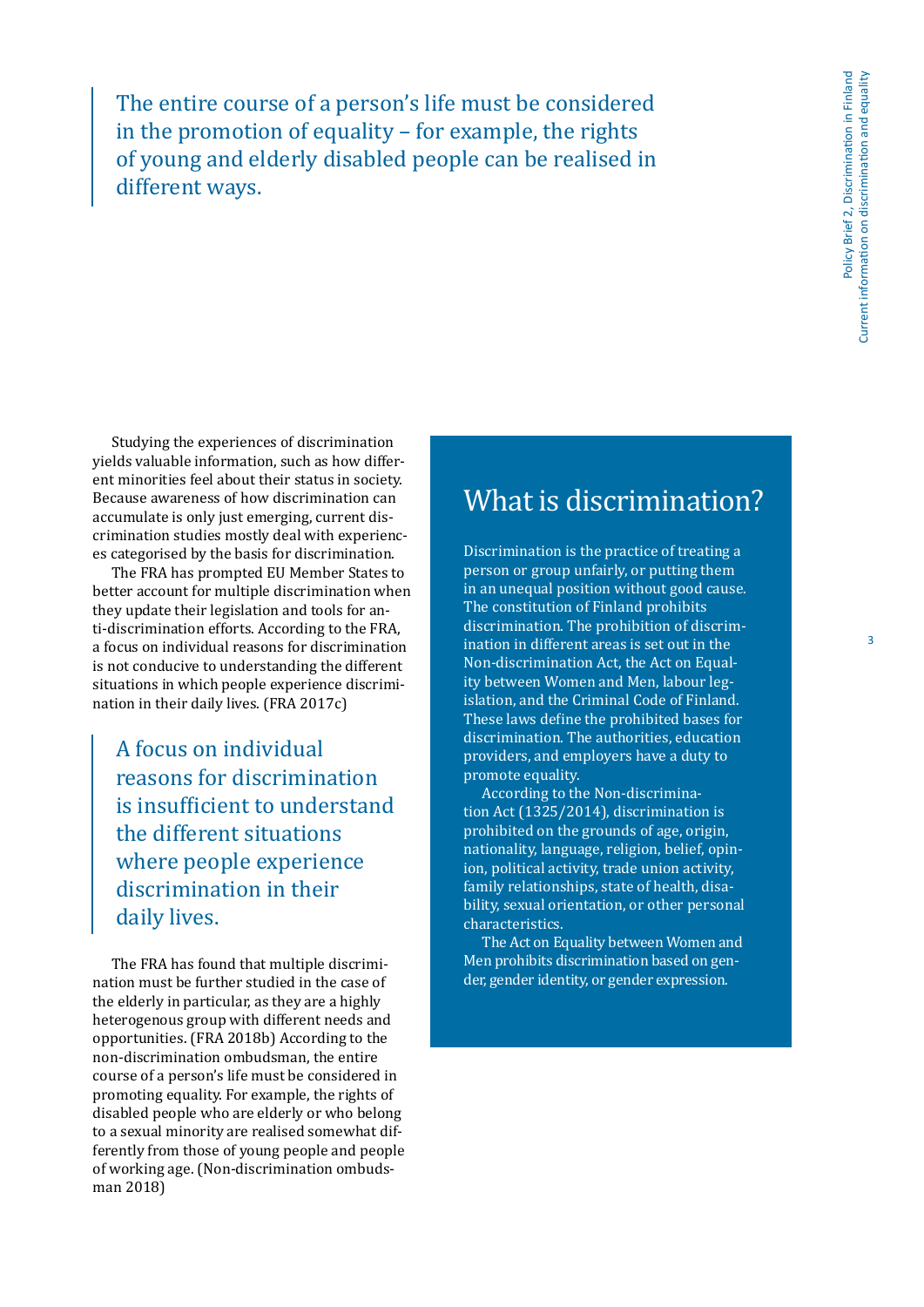# Policy Brief 2, Discrimination in Finland 4Policy Brief 2, Discrimination in Finland Current information on discrimination and equality Current information on discrimination and equality

# Discrimination situations may be complex

Multiple discrimination is discrimination based on two or more characteristics, i.e. bases for discrimination. For example, a Romani woman may suffer discrimination due to her ethnicity and gender. The concepts around multiple discrimination are not fully established, but the phenomenon can be described through the concepts of ordinary, cumulative, and intersectional multiple discrimination.

The bases for discrimination may occur simultaneously or separately. Ordinary multiple discrimination is a situation where a person experiences discrimination on more than one occasion for different reasons. For example, a disabled person of immigrant origin may suffer discrimination in job seeking due to their disability and be discriminated against in the housing market due to their ethnicity.

Cumulative multiple discrimination is a situation where a person experiences discrimination for multiple reasons on the same occasion. For example, a job applicant may be discriminated against on the basis of their gender and religion.

Some instances of discrimination in particular are created by the combination of multiple bases for discrimination. Intersectional multiple discrimination is a situation where different bases converge and intersect, forming a particular reason for discrimination. For example, a Swedish-speaking disabled person may face discrimination in health services that would not be experienced by a Swedish-speaking non-disabled person or a non-Swedish-speaking disabled person.

The concept of in-group discrimination is often brought up in the context of multiple discrimination. In-group discrimination is a situation where a person experiences discrimination in their peer group because they also belong to another group. For example, people belonging to sexual minorities may suffer discrimination within their ethnic group. Out-group discrim-

ination is discrimination experienced by a person that emanates from the surrounding society.

The Non-discrimination Act and the Act on Equality between Women and Men do not mention multiple or intersectional discrimination. Finland is not an exception in this regard, as few countries in the EU have clearly defined rules regarding multiple bases and limited legal praxis, for example. (European Commission 2017) According to government proposal HE 19/2014 vp, the Non-discrimination Act can be applied in cases of multiple discrimination. These include cases where gender is one basis for discrimination.

### Different reasons for discrimination accumulate for the same young people

The Youth Barometer study of discrimination experienced by young people found that only one in five victims of discrimination reported just one reason for their experience. Half the victims named at least three bases, and one in four named at least five. Five per cent of victims named more than half of all the included bases for discrimination. The linking of the included grounds plays a role in this, but it would also appear that the grounds for discrimination accumulate for the same young people. (Youth Barometer 2014)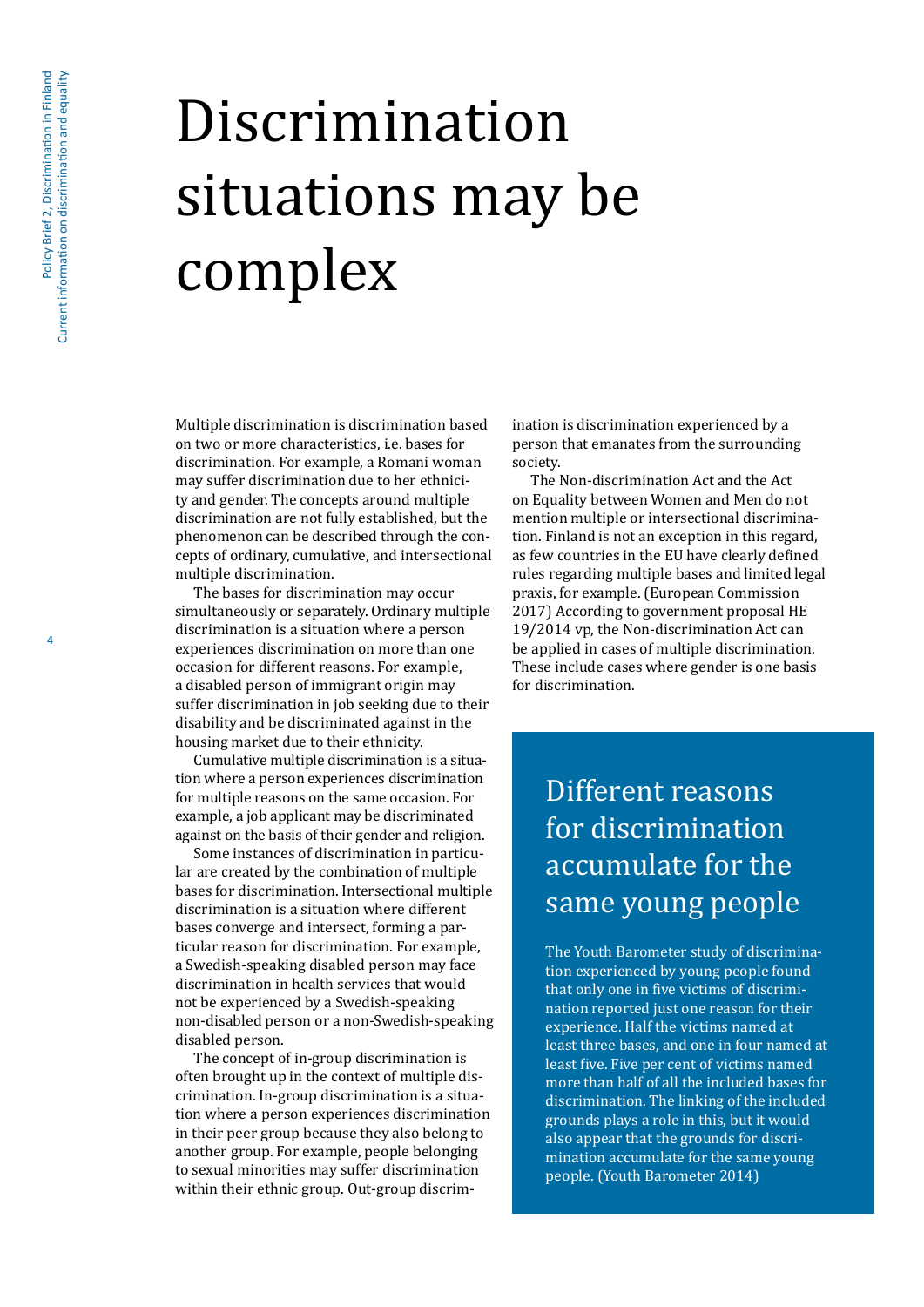# The many forms of multiple discrimination

#### SEVERAL GROUNDS FOR DISCRIMINATION

#### **Intersectional multiple discrimination**

Different grounds in combination, same occasion

#### **Multiple discrimination**

Different grounds, different occasions

> DIFFERENT **OCCASIONS**

#### SAME **OCCASION**

#### **Cumulative multiple discrimination**

Different grounds, same occasion

> **Discrimination on a single ground**

#### ONE GROUND

#### **Ordinary multiple discrimination**

is a situation where a person experiences discrimination on more than one occasion for different reasons. For example, a disabled person of immigrant origin may suffer discrimination in job seeking due to their disability and be discriminated against in the housing market due to their ethnicity.

#### **Cumulative multiple discrimination** is a situation where a person experiences discrimination for multiple reasons on the same occasion. For example, a job applicant may be discriminated against on the basis of their gender and religion.

#### **Intersectional multiple discrimination**

is a situation where different grounds converge and intersect, forming a particular reason for discrimination. For example, a Swedish-speaking disabled person may face discrimination in health services that would not be experienced by a Swedish-speaking non-disabled person or a non-Swedish-speaking disabled person.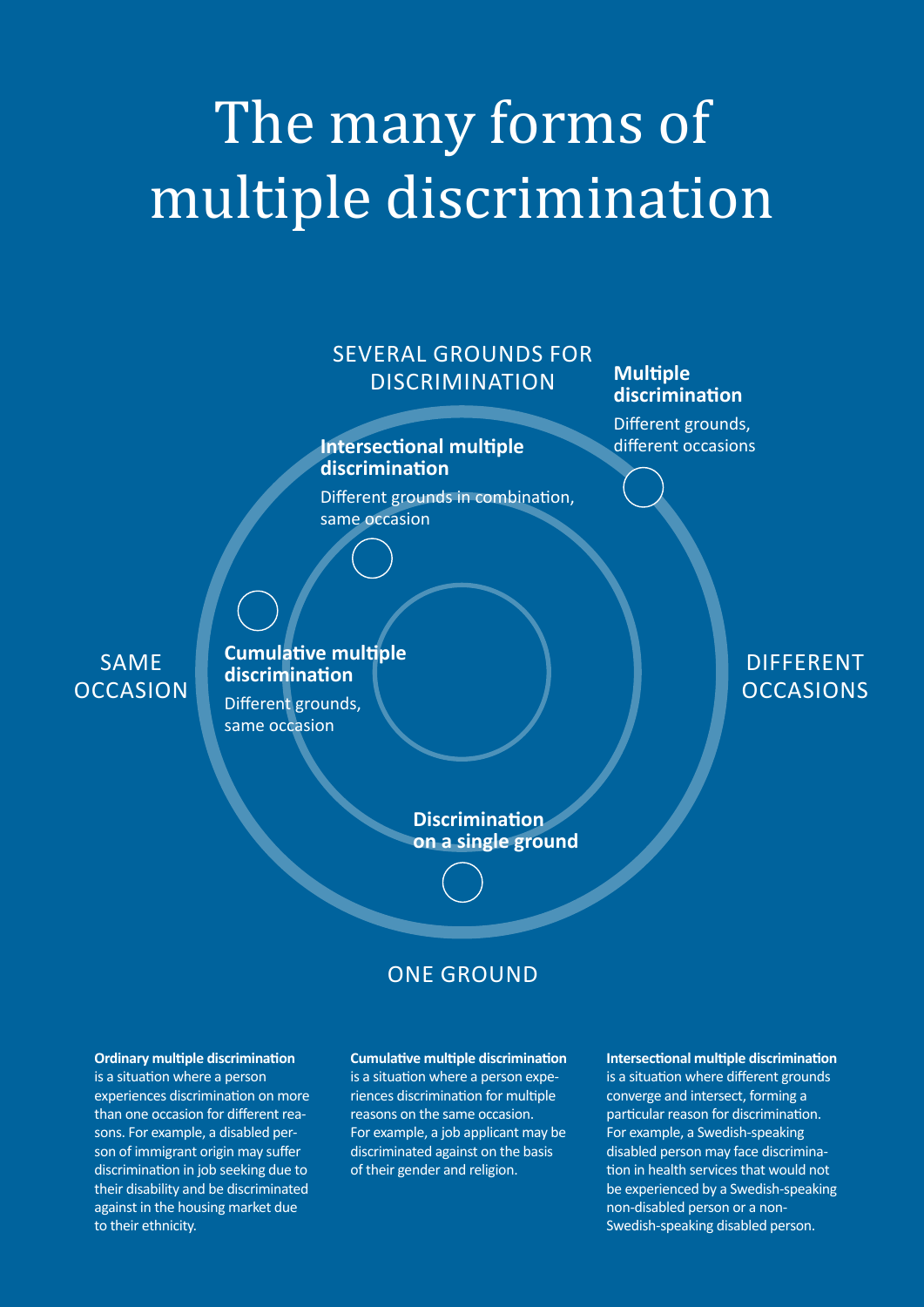### Intersectionality is a broad view of the relationship between the individual and society

Intersectionality is commonly brought up in conjunction with multiple discrimination. Intersectionality is an approach where multiple factors – personal characteristics, family background, education, and domicile – are considered to simultaneously affect the individual's identity, experiences, and status in society. This makes intersectionality a more extensive way to approach the discriminatory mechanisms of society than multiple discrimination tied to specific bases for discrimination.

The intersectional approach posits that characteristics such as gender, socioeconomic status, age, ethnicity, functional ability, and sexual orientation cannot be analysed separately.

The promotion of equality therefore requires that the effects of different factors are explored in relation to one another. Intersectionality is a useful perspective alongside multiple discrimination, as it can be used to introduce factors that have not been specifically defined in legislation.

In recent years, the intersectional approach has been used in gender studies in particular, where it has been employed to analyse the social power structures connected to gender and other personal characteristics.

### National Non-Discrimination and Equality Tribunal of Finland: Artificial intelligence resulted in discrimination in credit application

The non-discrimination ombudsman brought a case to the National Non-Discrimination and Equality Tribunal of Finland where credit applicant A had been refused credit by a credit institution. The refusal was based on statistical methods of credit rating that ignored the solvency of the individual applicant. Among other things, the automated system used by the credit institution scored the applicant's place of residence, gender, native language, and age.

In particular, ethnic minorities whose first language was not Finnish or Swedish were put in a less favourable position compared to others. The scoring system also put male applicants in a less favourable position than female applicants.

According to the non-discrimination ombudsman, the refusal to grant credit was not based on the person's level of income or financial status but was primarily based on statistical profiling of the person's characteristics.

The National Non-Discrimination and Equality Tribunal of Finland found that the company had committed illegal direct multiple discrimination prohibited by the Non-discrimination Act and the Act on Equality between Women and Men. Based on the person's gender, native language, age, and place of residence, the company had assumed their credit rating to be less than it would have been according to other attributes.

(Register number: 216/2017)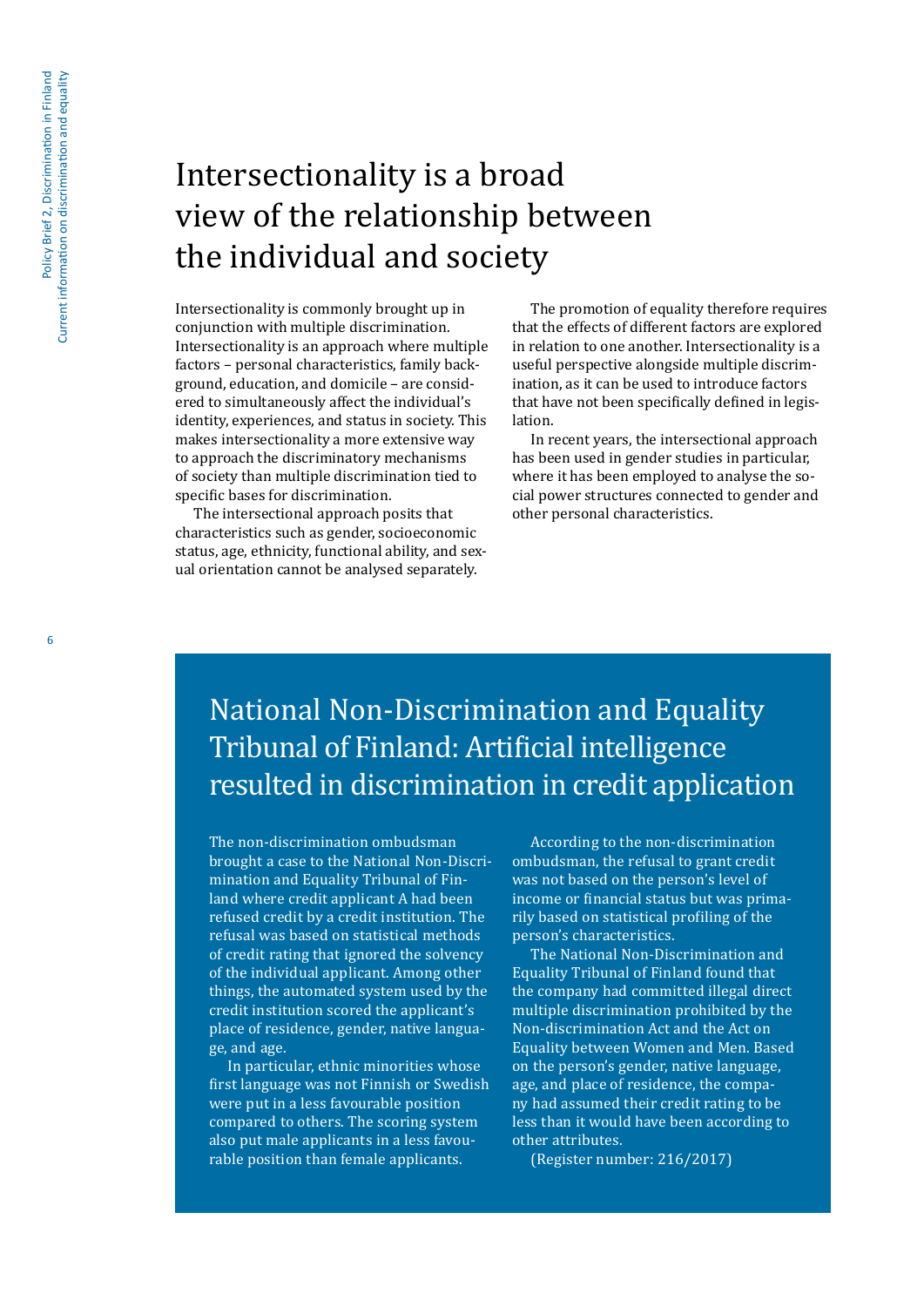# Members of several minorities are at a higher risk of multiple discrimination

Various discrimination studies point to minorities experiencing discrimination more often. People who are members of several minorities suffer discrimination even more often, and it is more constant, more likely and more pervasive. This description captures one of the core findings of a report on the discrimination experienced by members of sexual and gender minorities (Lepola 2018).

The people interviewed for the report were members of a sexual or gender minority, as well as an ethnic or religious minority, or disabled. The report found that they had a high risk of being subjected to ordinary or intersectional multiple discrimination. The experiences of discrimination, exclusion, and unequal treatment are multiplied when an individual belongs to several minorities, each of which involves the risk of unjust treatment.

In everyday situations, general discrimination and harassment were experienced particularly by dark-skinned and transgender people. These groups share the characteristic of an atypical appearance compared to that of the majority.

The interviewees reported that they had limited their participation in various events for fear of discrimination.

Belonging to several minorities and the resulting multiple discrimination cause high psychological stress, and an alarming number of interviewees had problems with their mental health.

Life can be particularly hard for individuals who belong to two minority groups that have tensions between them. For example, people belonging to both a sexual minority and a religious minority may experience discrimination based on one or both characteristics outside their religious group (out-group discrimination), but they may also suffer discrimination within the group (in-group discrimination) for their sexual orientation.

"This really felt like being doubly in the closet. You have your closet at the church, where you can't say you're a lesbian, and then you have the rainbow circles, where you're closeted because you work for the church." (Lepola 2018)

According to the report, victims of multiple discrimination have a harder time lodging a complaint about their treatment. These situations often make it difficult to specify the reasons for discrimination. Help is also difficult to get, as many operators focus on helping the members of a certain group.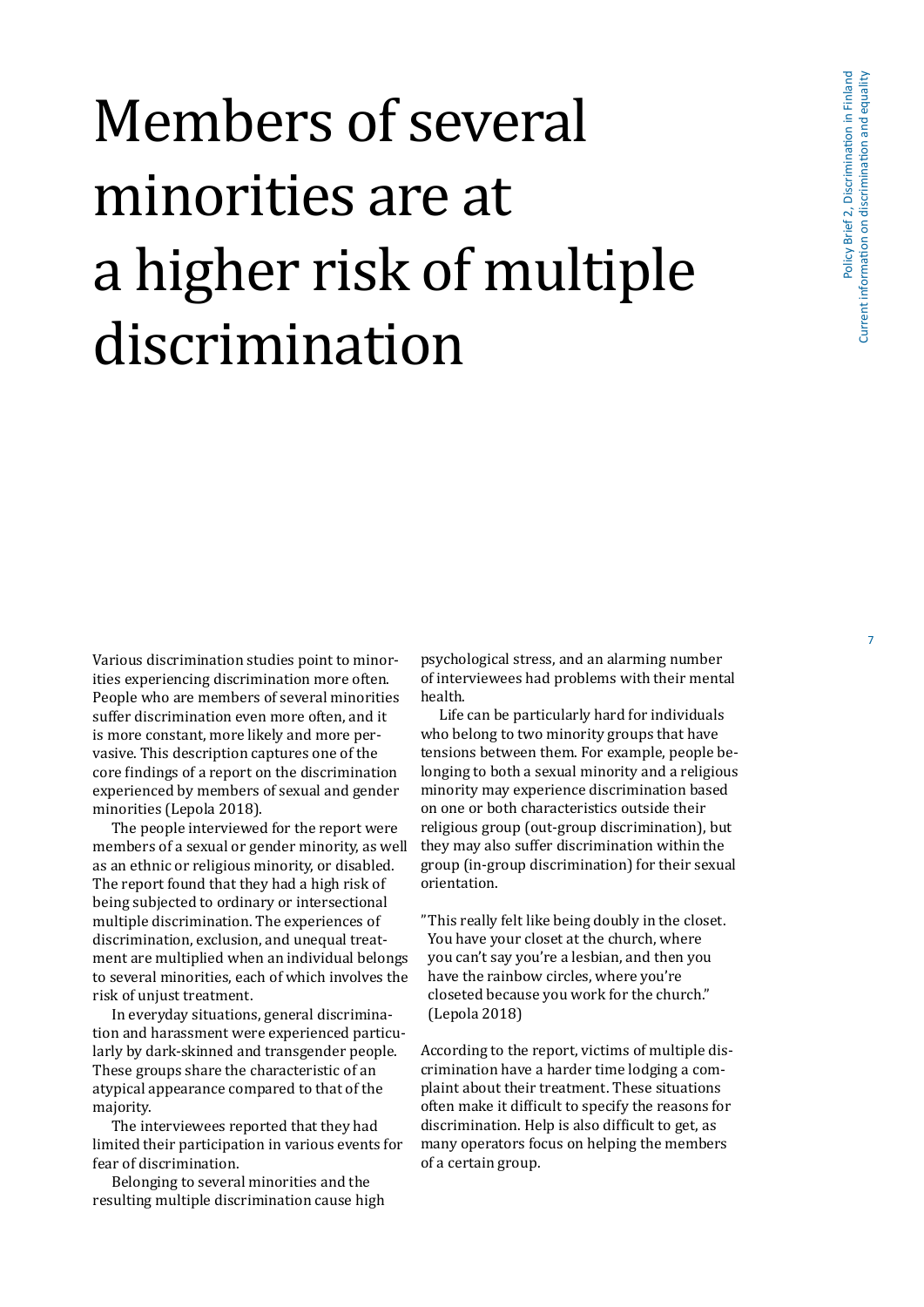People who are members of several minorities suffer discrimination even more often, and it is more constant, more likely and more pervasive.

"If you're different in one way, then it feels like the professionals can grasp the situation, like 'okay, this is immigrant services' or 'this is rainbow services'. But if there's more than one thing... I feel like... That when people don't know where to send you, they decide not to send you anywhere." (Lepola 2018)

Sami people who belong to sexual or gender minorities also belong to two different minorities, which makes them particularly vulnerable. The study of discrimination experiences among disabled Sami people belonging to sexual or gender minorities (Olsen et al. 2017) found that they had experienced multiple discrimination, especially in social and healthcare services. According to the study, a disabled person

whose native language is Sami faces great difficulty in accessing existing services provided in Sami, which puts them in a worse position compared to other Sami people or disabled people. Members of sexual or gender minorities also faced difficulties finding services in their native language that would also consider their special circumstances as a member of a sexual or gender minority.

The interviews pointed to Sami members of sexual or gender minorities also experiencing discrimination among the Sami people. According to the study, this in-group discrimination is generally related to the status of women and men in the community. Discrimination against the Sami from outside the group makes it difficult to discuss these internal problems.

### Services can fail to recognise the diversity of the elderly

People's basic and human rights do not change with age, but in practice, these rights are realised to a lesser degree as people get older. One may forget that the elderly are a very diverse group with highly divergent service needs, for example. A person's individual features are not erased by time – they must be considered in the design of services.

A study of discrimination experienced by elderly members of various minorities in social and healthcare services (Törmä et al. 2014) found that their special needs were often disregarded when they conducted their business or acquired information, for example. Insufficient consideration was given to different groups and diversity. For instance, disabled

people and members of sexual and gender minorities were not even seen to belong to the clientele.

Elderly people of immigrant origin are particularly at risk of multiple discrimination. For example, disabled immigrants are at high risk of not receiving services, even though they have a great need for them. Among other things, the availability of accessible Finnish as a second language education is poor. Elderly and disabled immigrants are often at an increased risk of discrimination due to their age, disability, and origin, and they need a great deal of support.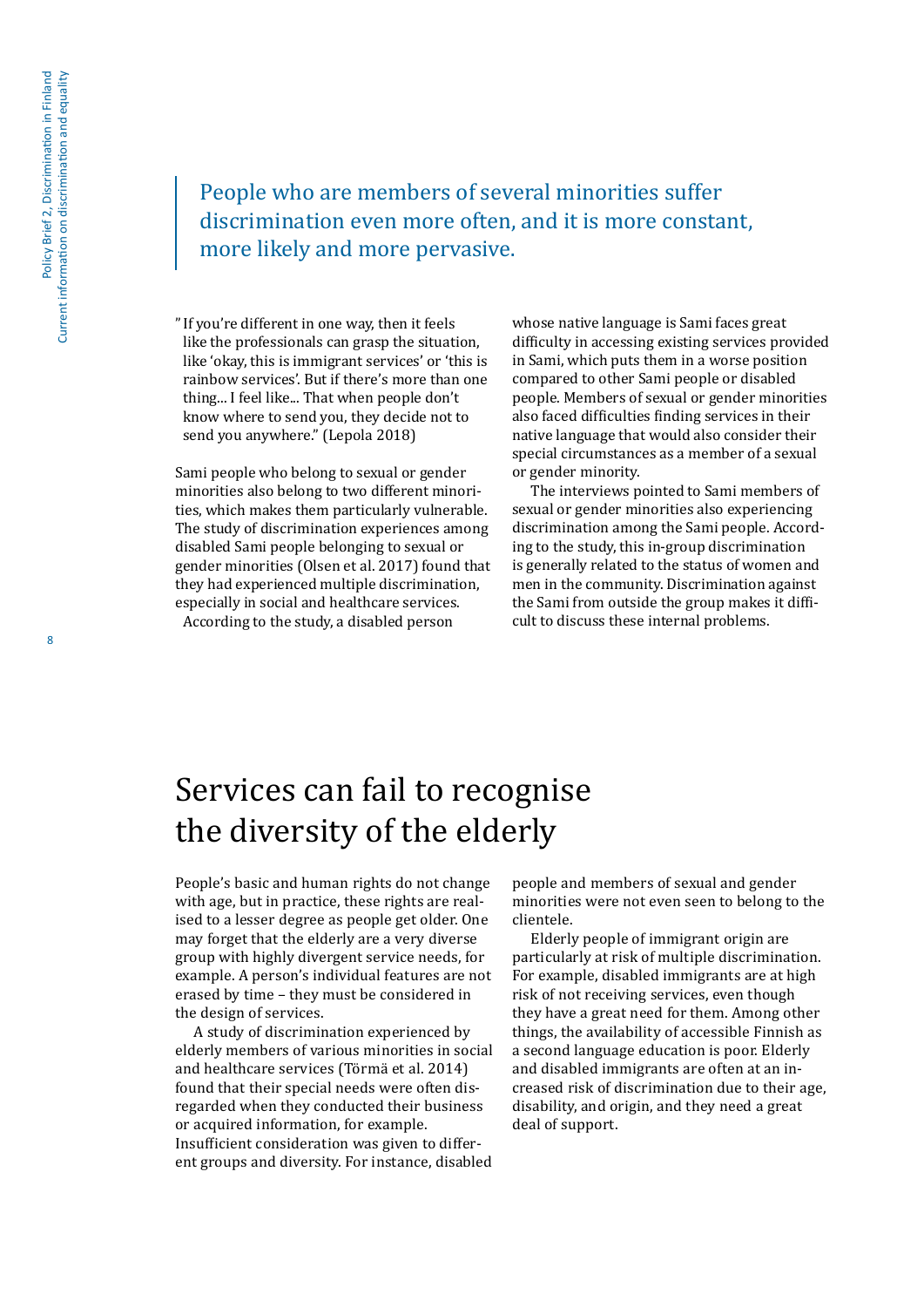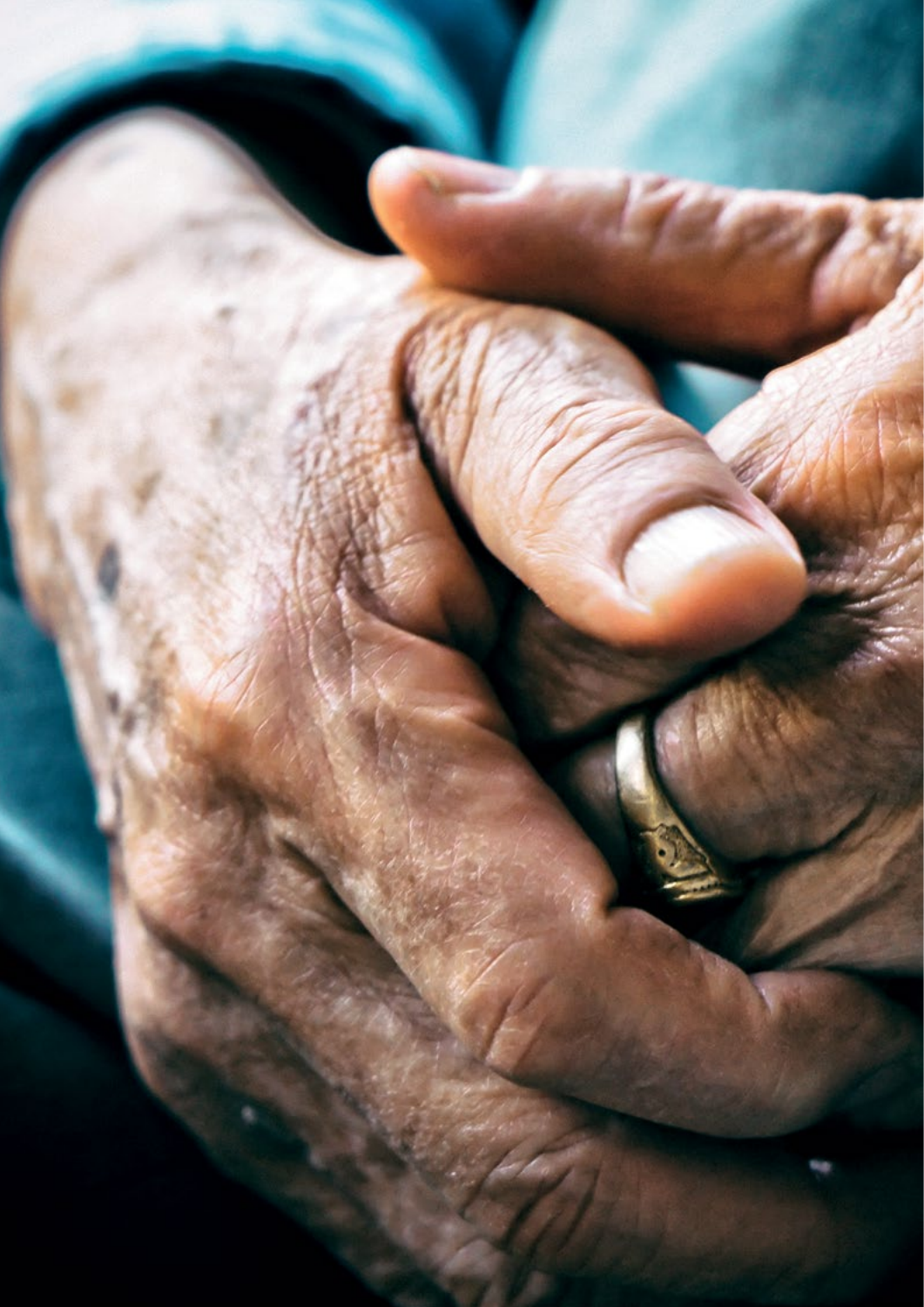# Gender is frequently a factor in multiple discrimination

Society assigns different values and meanings to gender, which then have different effects on social structures, among other things. People are also discriminated against based on gender, but in addition to gender discrimination, gender may be one of several factors in discrimination.

Discrimination studies that explore different bases often report their results by gender. For example, a man and a woman belonging to the same ethnic group may have different experiences of discrimination based on their ethnicity because of their gender. The discrimination experienced by men and women often also differs by age group. For example, discrimination against the disabled is heaviest in the younger groups for men and the oldest group for women. Gender is therefore a factor in how social equality is realised, which is important to consider in the promotion of equality and anti-discrimination efforts. Regarding gender, the planning of different measures must take an intersectional approach to the subject, as the same measures may not work for different genders.

The Act on Equality between Women and Men (609/1986) was updated in 2015 to prohibit discrimination based on gender identity and gender expression, and to include the duty to prevent discrimination of this type. Gender identity refers to a person's experience of their gender.

Men and women of the same ethnic group may have different experiences of discrimination because of their gender.

Gender expression refers to how a person communicates their gender by dress, demeanour, or other similar ways. The Act on Equality between Women and Men also prohibits discrimination based on a person's sex characteristics not being distinctly male or female.

Studies often still approach gender through the conventional binary division into women and men, and gender diversity is sometimes ignored in the analysis. Change is happening gradually. For example, the Gender Equality Barometer 2017 was the first to account for gender diversity. The WeAll research project for equality in working life also covers the situation of transgender youths in education and employment (weallfinland.fi).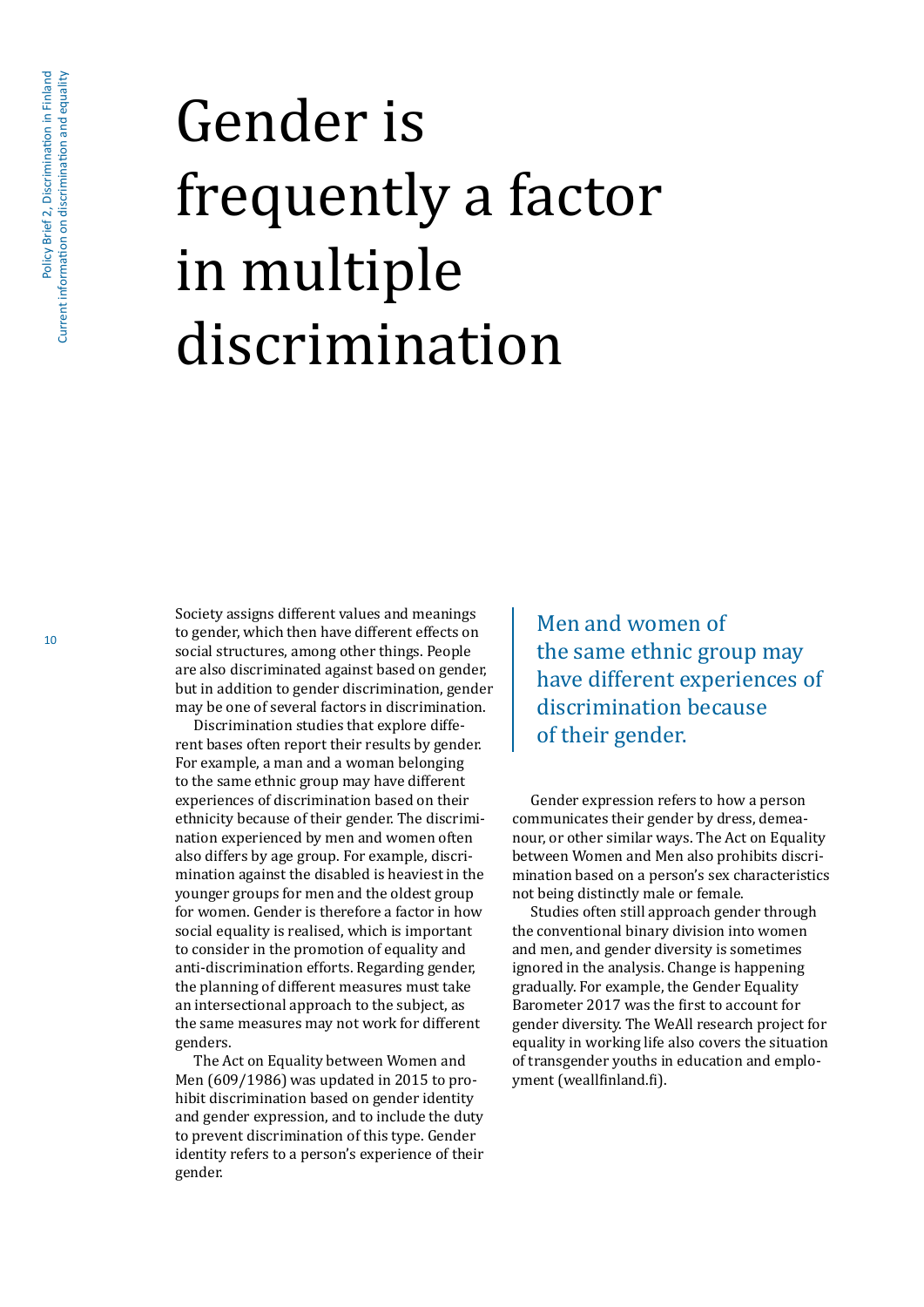# Common hate crimes: assault and battery for men, defamation for women

- Hate crimes can be described as extreme discrimination. Discrimination and hate crimes share the discriminatory motive of the act.
- In general, a hate crime is committed against a person, group, personal property, institution, or their representative with the motive of prejudice or hostility towards the victim's assumed or actual ethnic or national origin, religion or beliefs, sexual orientation, gender identity, gender expression, or disability.
- In Finland, the police organisation publishes an annual hate crime report to monitor their development. Gendered differences can be identified in hate crimes.

• In the 2017 statistics, assault and battery stands out for men and defamation is prominent for women. In suspected hate crimes based on sexual orientation, defamation was also the most common type for men. The cases centre around young men and older women.

| <b>ALL SUSPECTED HATE CRIMES</b>                                | <b>MEN</b>                                                                                                                                                                     | <b>WOMEN</b>                                                                                                                                                                           |
|-----------------------------------------------------------------|--------------------------------------------------------------------------------------------------------------------------------------------------------------------------------|----------------------------------------------------------------------------------------------------------------------------------------------------------------------------------------|
| <b>Total 1,312</b><br>(gender unknown in two cases)             | $\bullet$ total 866<br>• most cases of assault and<br>battery 53%<br>• most cases age 15 to 24 32%                                                                             | $\bullet$ total 444<br>• most cases of defamation 36%<br>• most cases age 25 to 34 29%                                                                                                 |
| <b>SUSPECTED HATE CRIMES BY BASIS</b>                           | <b>MEN</b>                                                                                                                                                                     | <b>WOMEN</b>                                                                                                                                                                           |
| <b>Ethnic or national origin</b>                                | $\bullet$ total 661<br>• most cases of assault and<br>battery 54%<br>• most cases age 15 to 24 33%                                                                             | $\bullet$ total 343<br>• most cases of defamation 34%<br>• most cases age 25 to 34 29%                                                                                                 |
| <b>Ethnic Romani</b>                                            | $\bullet$ total 53<br>• most cases of<br>discrimination 49%<br>• most cases age 25 to 34 38%                                                                                   | $\bullet$ total 52<br>• most cases of discrimination 33%<br>• most cases age 35 to 44 31%                                                                                              |
| <b>Religion or beliefs</b>                                      | $\bullet$ total 127<br>• most cases of assault and<br>battery 60%<br>• cases targeting Muslims 50%,<br><b>Christians 30%</b><br>• most cases age 25 to 34 41%                  | $\bullet$ total 56<br>• most cases of defamation 46%<br>• cases targeting Muslims 63%,<br>Christians 16%<br>• most cases age 25 to 34 42%                                              |
| Sexual orientation,<br>gender identity,<br>or gender expression | $\bullet$ total 51<br>• most cases of defamation 39%<br>• cases where sexual orientation is<br>the primary basis 84%<br>• most cases ages 15 to 24 and<br>25 to 34 29% and 29% | $\bullet$ total 14<br>• most cases of defamation &<br>assault and battery 29% and 29%<br>• cases where sexual orientation<br>is the primary basis 57%<br>• most cases age 15 to 24 43% |
| <b>Disability</b>                                               | $\bullet$ total 27<br>• most cases of assault and<br>battery 48%<br>• most cases age 15 and under 32%                                                                          | $\bullet$ total 31<br>• most cases of defamation 39%<br>• most cases age 55 and older 26%                                                                                              |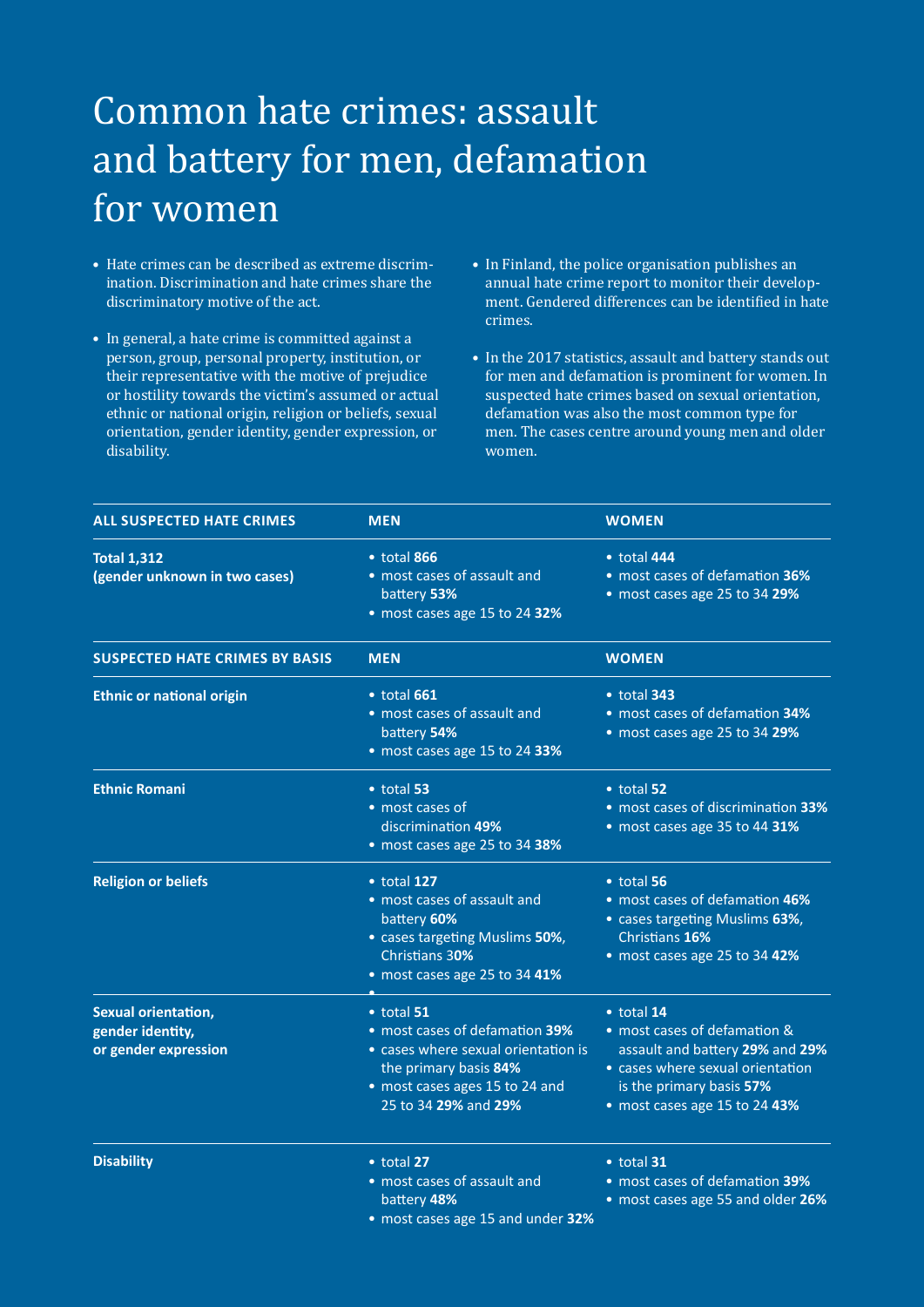### Religious clothing increases experiences of discrimination for women and men

According to the EU-MIDIS II survey conducted by the FRA, 31 per cent of Muslim women who wore a headscarf or niqab had experienced discrimination based on their ethnic or immigrant origin in the last year. For the same reason, 27 per cent of Muslim women who wore religious or traditional clothing in general had experienced discrimination. Some 23 per cent of Muslim women who did not wear such clothes reported having experienced discrimination.

The figure was 28 per cent for Muslim men who wore religious or traditional clothes. Finally, 22 per cent of Muslim men who did not wear religious or traditional clothing reported experiencing discrimination. The conclusion is that a visible sign of belonging to a religious group increased experiences of discrimination for both women and men. (FRA 2017b)



### Gender, age, minority, and social status affect the risk of hate speech and sexual harassment

In the Gender Equality Barometer 2017, women reported experiencing sexual harassment and gendered hate speech much more frequently than men. Minority status increases the risk of sexual harassment for both men and women. Women who belong to a minority have a higher risk of encountering gendered hate speech than other women, but this effect is not present for men.

A young age is a risk factor for sexual harassment for women but not for men. Young men

experience more gendered hate speech than older men. For women, the impact of age on experiences of hate speech is smaller than for men.

Employment, education, and income level do not affect the risk of sexual harassment for women, but for men, low income increases the risk of both sexual harassment and gendered hate speech. Likewise, employment increases the risk of sexual harassment for men. (Ollus et al. 2019)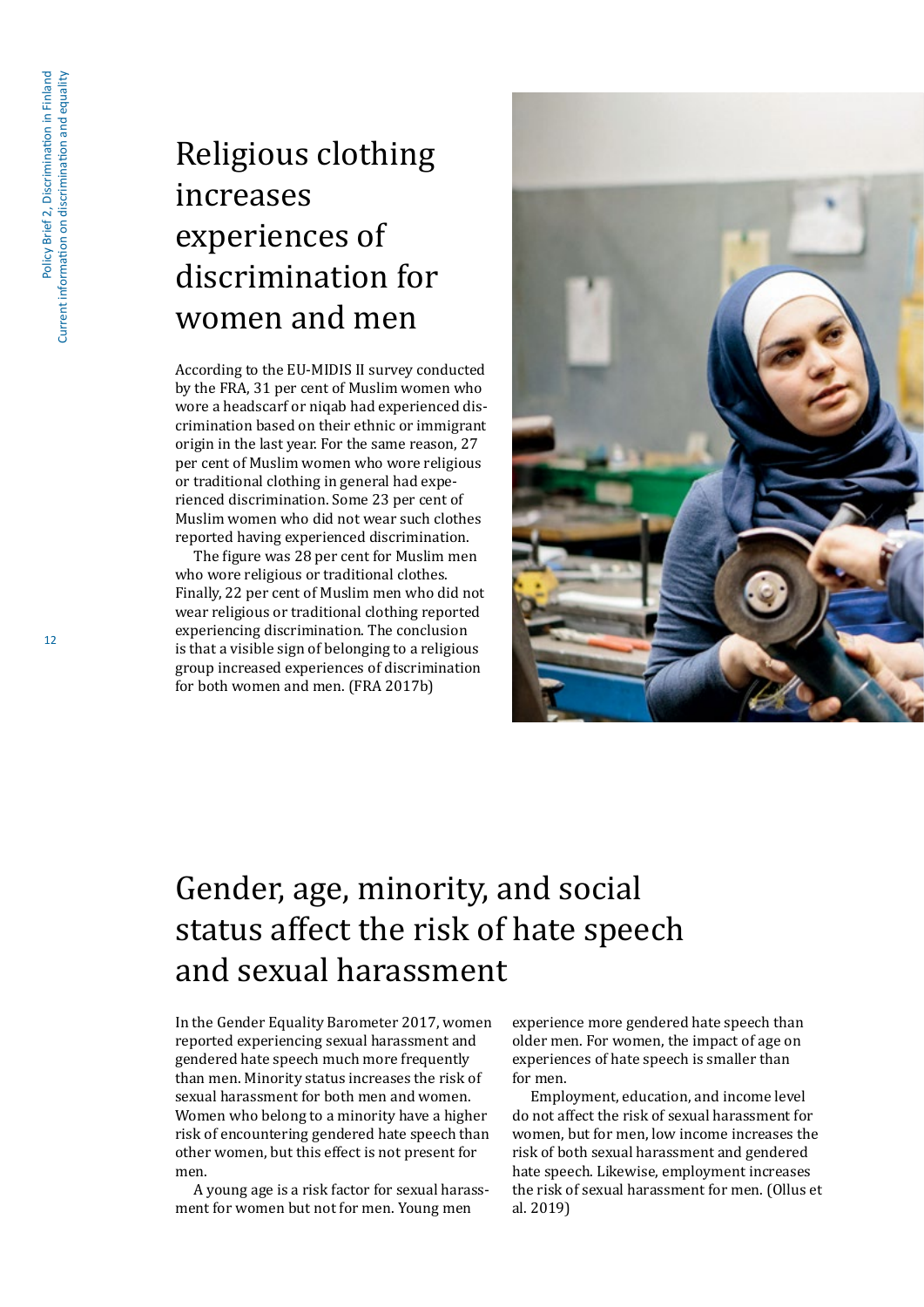

### Young women at risk of gendered discrimination

Discrimination experienced by young people (age 15 to 29) was highlighted in Youth Barometer 2014. Some 5 per cent of boys and 18 per cent of girls had experienced discrimination based on their gender. In young age groups, women appear to be more vulnerable to discrimination overall, but especially to gendered discrimination.

Women experienced discrimination much more commonly at home, in school, in working life, and in social and healthcare services, but also on the street to an extent. However, there was no difference between how often men and women experienced discrimination in hobbies and meeting places, or from the authorities. (Youth Barometer 2014)

## Men from ethnic minorities suffer the most ethnic profiling

*According to the Being Black in the EU* report of the FRA, 24 per cent of respondents of African descent had been stopped by the police within the last five years. Stops were three times as common for men (22%) than for women (7%). (FRA 2018a)

According to the research project *The Stopped – Spaces, Meanings and Practices of Ethnic Profiling*, many more stops by the police were reported by boys and men (27.5%) than by girls and women (8.7%). First- or second-hand experiences of stops were more common among young men (46.5%) than young women (30.4%). (Keskinen et al. 2018)

In particular, young men from racialised minorities experience ethnic profiling on the street and public transport, as well as in parks and railway and metro stations. They are targeted in particular by the police, guards, and security stewards. Women and middle-aged persons from racialised minorities were also stopped at these locations, but in their case, ethnic profiling appears to be focused on shops, shopping centres, and border crossings. These groups are targeted in particular by guards, shop assistants, customs officers, and border guards. Police stops while driving were reported by Romani people and men of African origin. (Keskinen et al. 2018)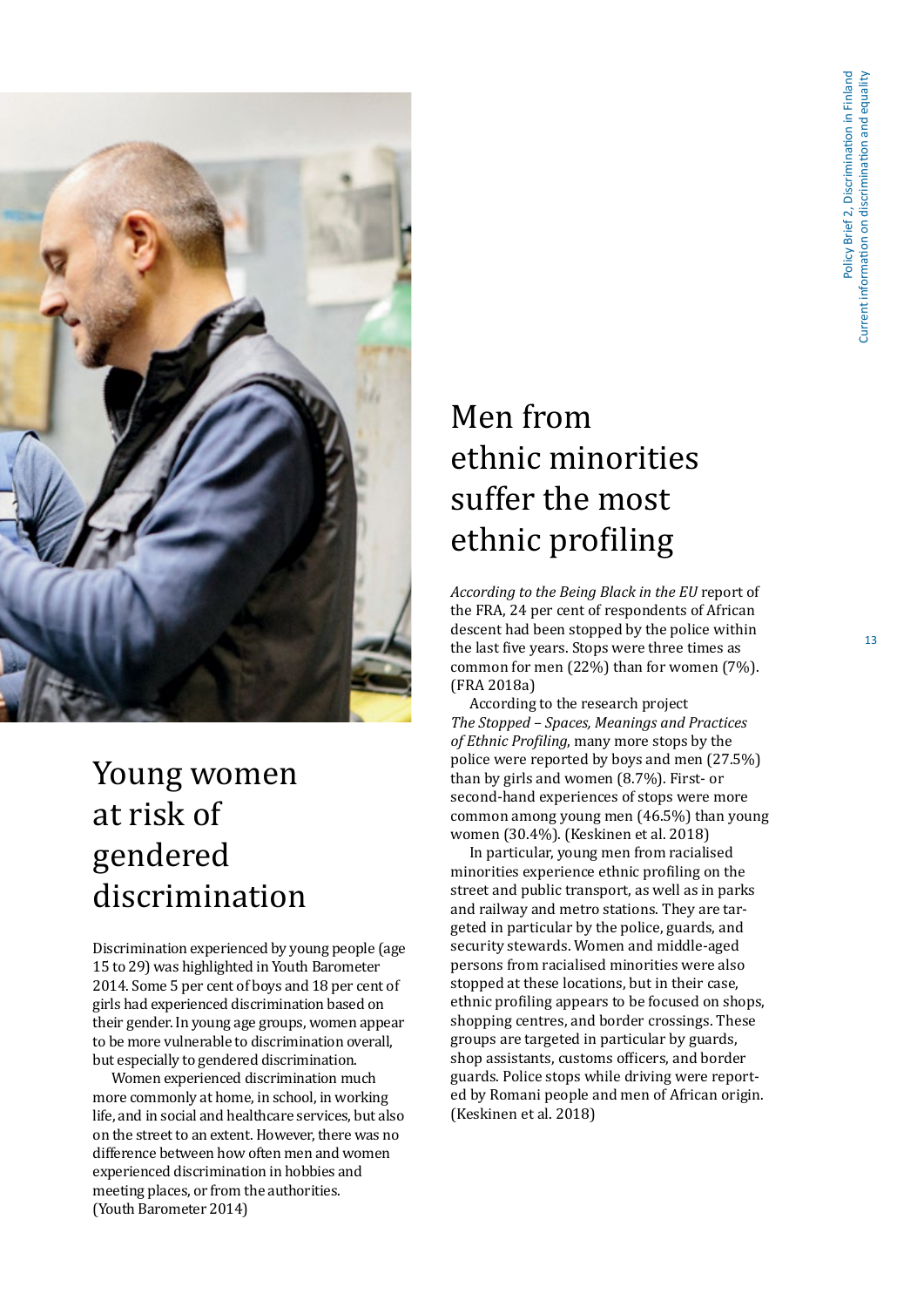# Recommendations for combating multiple discrimination

- The accumulation of bases for discrimination and the resulting effects on different individuals and groups should be recognised in anti-discrimination and pro-equality work.
- Legal safeguards must be developed to better recognise multiple discrimination and the particularly vulnerable position of its victims in both support services and the judicial process.
- The authorities must be trained in multiple discrimination to enable them to better identify these situations and take them into account as part of their professional performance. Social and healthcare professionals, educators, and the police are particularly important groups.
- Training needs concerning multiple discrimination should be taken into account in vocational education and supplementary training.
- When data regarding discrimination is acquired, this should include data on the gender and age of the respondents, as well as their ethnicity, disability, and religion where possible, so that the information can be analysed from the perspective of multiple discrimination. This would allow the extent and different forms of the phenomenon to be analysed and monitored.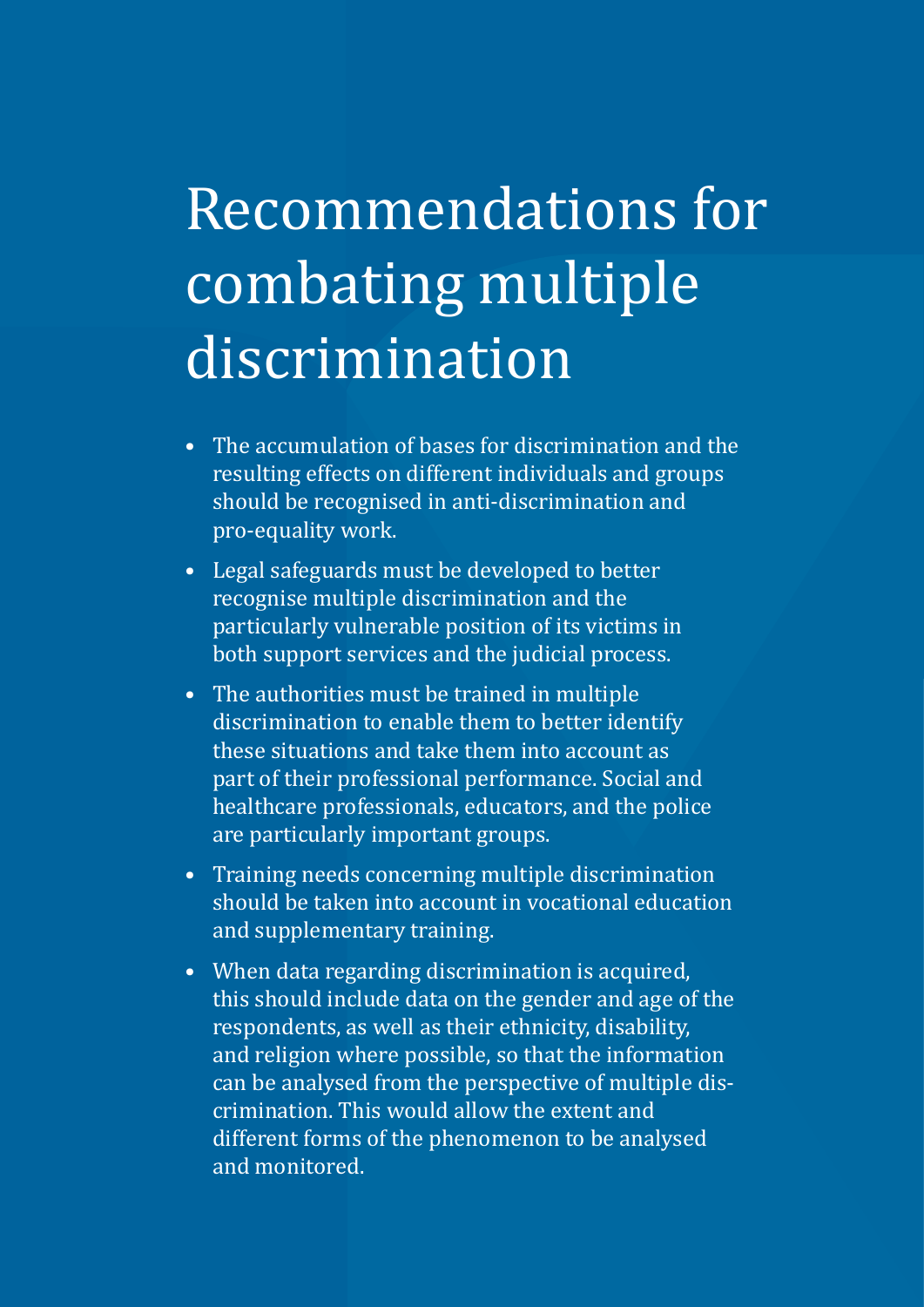# References

FRA, (2018a) Being Black in the EU/Second European Union Minorities and Discrimination Survey. Luxembourg, Publications Office of the European Union, 2018. [https://fra.europa.eu/en/publication/2018/eumid](https://fra.europa.eu/en/publication/2018/eumidis-ii-being-black)-

[is-ii-being-black](https://fra.europa.eu/en/publication/2018/eumidis-ii-being-black)

FRA, (2018b) Fundamental Rights Report 2018. Luxembourg, Publications Office of the European Union, 2018. [https://fra.europa.eu/en/publication/2018/fundamen](https://fra.europa.eu/en/publication/2018/fundamental-rights-report-2018)[tal-rights-report-2018](https://fra.europa.eu/en/publication/2018/fundamental-rights-report-2018)

FRA, (2017a) Challenges to women's human rights in the EU. Luxembourg, Publications Office of the European Union, 2017. [https://fra.europa.eu/en/publication/2017/colloq-wom](https://fra.europa.eu/en/publication/2017/colloq-womens-rights)[ens-rights](https://fra.europa.eu/en/publication/2017/colloq-womens-rights)

FRA, (2017b) Second European Union Minorities and Discrimination Survey (EU-MIDIS II): Muslims – selected findings. Luxembourg, Publications Office of the European Union, 2017. [https://fra.europa.eu/en/publication/2017/second-eu](https://fra.europa.eu/en/publication/2017/second-european-union-minorities-and-discrimination-survey-eu-midis-ii-muslims)[ropean-union-minorities-and-discrimination-sur](https://fra.europa.eu/en/publication/2017/second-european-union-minorities-and-discrimination-survey-eu-midis-ii-muslims)[vey-eu-midis-ii-muslims](https://fra.europa.eu/en/publication/2017/second-european-union-minorities-and-discrimination-survey-eu-midis-ii-muslims)

FRA, (2017c) Fundamental Rights Report 2017. Luxembourg, Publications Office of the European Union, 2017. [https://fra.europa.eu/en/publications-and-re](https://fra.europa.eu/en/publications-and-resources/publications/annual-reports/fundamental-rights-2017#equality)[sources/publications/annual-reports/fundamen](https://fra.europa.eu/en/publications-and-resources/publications/annual-reports/fundamental-rights-2017#equality)[tal-rights-2017#equality](https://fra.europa.eu/en/publications-and-resources/publications/annual-reports/fundamental-rights-2017#equality)

FRA, EU-MIDIS Data in Focus Report 5: Multiple discrimination. 2011. [https://fra.europa.eu/en/publication/2011/eu-mid](https://fra.europa.eu/en/publication/2011/eu-midis-data-focus-report-5-multiple-discrimination)[is-data-focus-report-5-multiple-discrimination](https://fra.europa.eu/en/publication/2011/eu-midis-data-focus-report-5-multiple-discrimination)

Hallituksen esitys eduskunnalle yhdenvertaisuuslaiksi ja eräiksi siihen liittyviksi laeiksi, HE 19/2014. <https://www.finlex.fi/fi/esitykset/he/2014/20140019>

Myllyniemi, Sami (editor), Youth Barometer 2014. Youth with human dignity. Ministry of Education and Culture, 2015. [https://tietoanuorista.fi/wp-content/uploads/2015/03/](https://tietoanuorista.fi/wp-content/uploads/2015/03/Youth_Barometer_2014_Summary_WEB.pdf) [Youth\\_Barometer\\_2014\\_Summary\\_WEB.pdf](https://tietoanuorista.fi/wp-content/uploads/2015/03/Youth_Barometer_2014_Summary_WEB.pdf)

Keskinen, Suvi; Alemanji, Aminkeng Atabong; Himanen, Markus; Kivijärvi, Antti; Osazee, Uyi; Pöyhölä, Nirosha & Rousku, Venla,The Stopped – ethnic Profiling in Finland. Svenska social och kommunalhögskolan vid Helsingfors universitet, SSKH Notat 2/2018.

[http://www.profiling.fi/wp-content/uploads/2018/04/](http://www.profiling.fi/wp-content/uploads/2018/04/The-Stopped_ENGL.pdf) [The-Stopped\\_ENGL.pdf](http://www.profiling.fi/wp-content/uploads/2018/04/The-Stopped_ENGL.pdf)

Act on Equality between Women and Men (609/1986). <https://www.finlex.fi/fi/laki/ajantasa/1986/19860609> Lepola, Outi, Tensions all the time – multiple discrimination as experienced by people belonging to sexual and gender minorities. Publication of the Ministry of Justice 51/2018. Helsinki, Grano Oy, 2018.

[http://julkaisut.valtioneuvosto.fi/bitstream/han](http://julkaisut.valtioneuvosto.fi/bitstream/handle/10024/161239/OMSO_51_2018_Koko_ajan_jännittyneenä_Rainbow_Rights_web.pdf?sequence=4&isAllowed=y)[dle/10024/161239/OMSO\\_51\\_2018\\_Koko\\_ajan\\_jännit](http://julkaisut.valtioneuvosto.fi/bitstream/handle/10024/161239/OMSO_51_2018_Koko_ajan_jännittyneenä_Rainbow_Rights_web.pdf?sequence=4&isAllowed=y)[tyneenä\\_Rainbow\\_Rights\\_web.pdf?sequence=4&isAl](http://julkaisut.valtioneuvosto.fi/bitstream/handle/10024/161239/OMSO_51_2018_Koko_ajan_jännittyneenä_Rainbow_Rights_web.pdf?sequence=4&isAllowed=y)[lowed=y](http://julkaisut.valtioneuvosto.fi/bitstream/handle/10024/161239/OMSO_51_2018_Koko_ajan_jännittyneenä_Rainbow_Rights_web.pdf?sequence=4&isAllowed=y)

Olsen, Laura; Heinämäki, Leena & Harkoma, Assi, Vähemmistöjen sisäisten vähemmistöjen ihmisoikeudet ja moniperustainen syrjintä: saamelaiset vammaiset henkilöt ja seksuaali- ja sukupuolivähemmistöt. University of Lapland, 2017. <https://lauda.ulapland.fi/handle/10024/63084>

National Institute for Health and Welfare (THL), Suomen romaniväestön osallisuus ja hyvinvointi: romanien hyvinvointitutkimus Roosan perustulokset 2017–2018. PunaMusta Oy, Helsinki, 2018. <http://www.julkari.fi/handle/10024/137276>

Centre for Gender Equality Information, Glossary.

National Institute for Health and Welfare (THL). [https://thl.fi/fi/web/sukupuolten-tasa-arvo/sukupuoli/](https://thl.fi/fi/web/sukupuolten-tasa-arvo/sukupuoli/sanasto) [sanasto](https://thl.fi/fi/web/sukupuolten-tasa-arvo/sukupuoli/sanasto)

Törmä, Sinikka; Huotari, Kari; Tuokkola, Kati & Pitkänen, Sari, Diversity of elderly people. Survey on discrimination in social and health care services experienced by elderly people from minority groups. Ministry of the Interior publication 14/2014.

[http://julkaisut.valtioneuvosto.fi/bitstream/han](http://julkaisut.valtioneuvosto.fi/bitstream/handle/10024/78988/Ikäihmisten%20moninaisuus%20näkwäksi.pdf?sequence=1&isAllowed=y)[dle/10024/78988/Ikäihmisten%20moninaisuus%20](http://julkaisut.valtioneuvosto.fi/bitstream/handle/10024/78988/Ikäihmisten%20moninaisuus%20näkwäksi.pdf?sequence=1&isAllowed=y) [näkwäksi.pdf?sequence=1&isAllowed=y](http://julkaisut.valtioneuvosto.fi/bitstream/handle/10024/78988/Ikäihmisten%20moninaisuus%20näkwäksi.pdf?sequence=1&isAllowed=y)

National Non-Discrimination and Equality Tribunal of Finland, Yhdenvertaisuus- ja tasa-arvolautakunta kielsi luottoyhtiötä käyttämästä tilastollista menetelmää luotonhakijaa syrjivästi kuluttajaluotonannossa. Press release, 25 April 2018.

[https://www.yvtltk.fi/fi/index/tiedotteet/2018/04/](https://www.yvtltk.fi/fi/index/tiedotteet/2018/04/yhdenvertaisuus-jatasa-arvolautakuntakielsiluottoyhtiotakayttamastatilastollistamenetelmaaluotonhakijaasyrjivastikuluttajaluotonannossa.html) [yhdenvertaisuus-jatasa-arvolautakuntakielsiluottoyhtio](https://www.yvtltk.fi/fi/index/tiedotteet/2018/04/yhdenvertaisuus-jatasa-arvolautakuntakielsiluottoyhtiotakayttamastatilastollistamenetelmaaluotonhakijaasyrjivastikuluttajaluotonannossa.html)[takayttamastatilastollistamenetelmaaluotonhakijaasyr](https://www.yvtltk.fi/fi/index/tiedotteet/2018/04/yhdenvertaisuus-jatasa-arvolautakuntakielsiluottoyhtiotakayttamastatilastollistamenetelmaaluotonhakijaasyrjivastikuluttajaluotonannossa.html)[jivastikuluttajaluotonannossa.html](https://www.yvtltk.fi/fi/index/tiedotteet/2018/04/yhdenvertaisuus-jatasa-arvolautakuntakielsiluottoyhtiotakayttamastatilastollistamenetelmaaluotonhakijaasyrjivastikuluttajaluotonannossa.html)

Non-discrimination Act (1325/2014). [https://www.finlex.fi/fi/laki/alk-up](https://www.finlex.fi/fi/laki/alk-up/2014/20141325#Pidp450585008) [/2014/20141325#Pidp450585008](https://www.finlex.fi/fi/laki/alk-up/2014/20141325#Pidp450585008)

Yhdenvertaisuusvaltuutetun kertomus eduskunnalle 2018. [https://www.syrjinta.fi/-/yhdenvertaisuusvaltuute](https://www.syrjinta.fi/-/yhdenvertaisuusvaltuutetun-ensimmainen-kertomus-eduskunnalle-syrjinnalla-on-monet-kasvot-lakimuutoksia-tarvitaan)[tun-ensimmainen-kertomus-eduskunnalle-syrjinnal](https://www.syrjinta.fi/-/yhdenvertaisuusvaltuutetun-ensimmainen-kertomus-eduskunnalle-syrjinnalla-on-monet-kasvot-lakimuutoksia-tarvitaan)[la-on-monet-kasvot-lakimuutoksia-tarvitaan](https://www.syrjinta.fi/-/yhdenvertaisuusvaltuutetun-ensimmainen-kertomus-eduskunnalle-syrjinnalla-on-monet-kasvot-lakimuutoksia-tarvitaan)